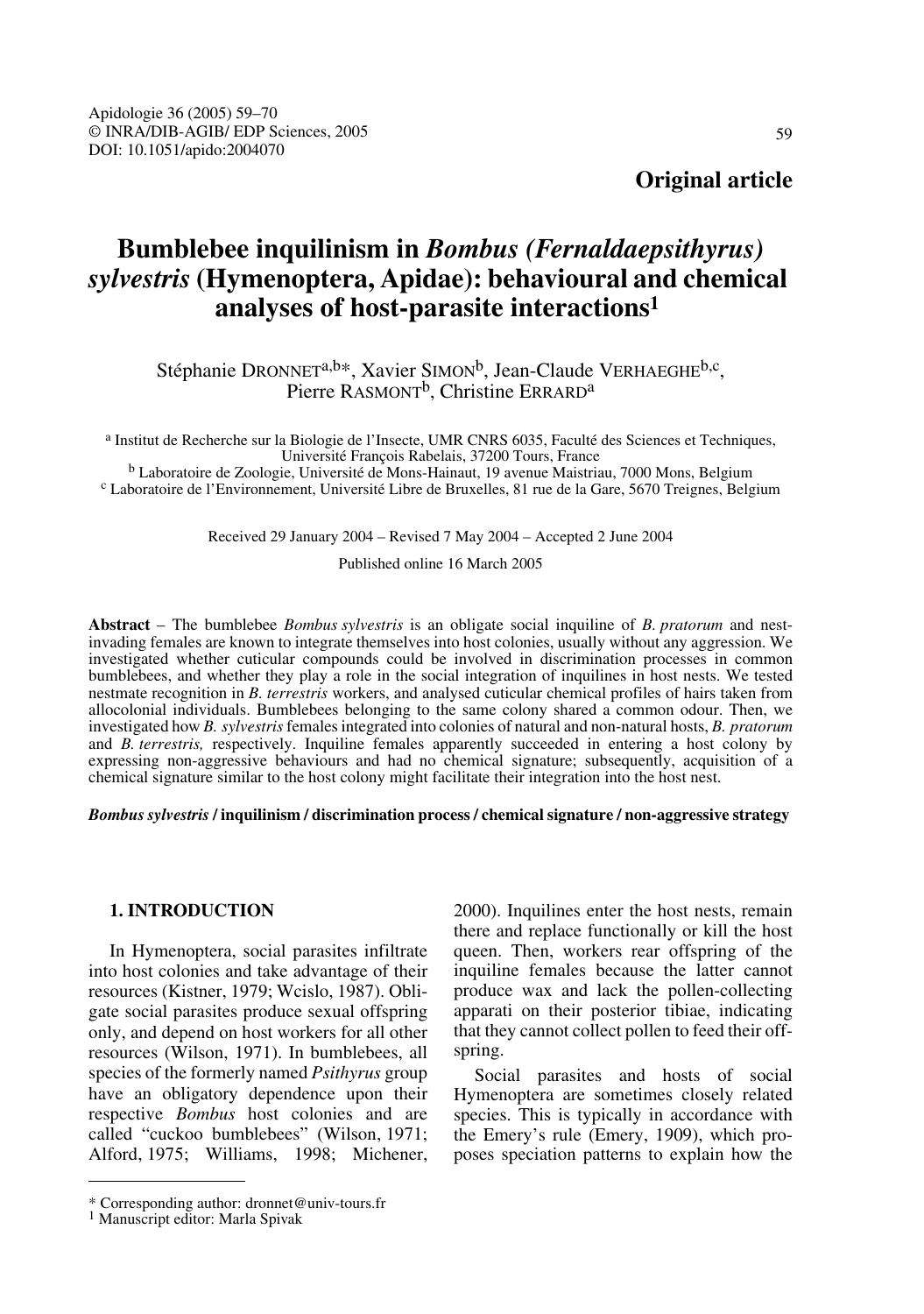parasites and their hosts would have evolved jointly (Schmid-Hempel, 1998; Lowe et al., 2002). If Emery's rule was applied for bumblebees, one species of inquiline should be phylogenetically close to its host species. In contrast, the bumblebee obligate inquiline species form several subgenera constituting a distinct and monophyletic clade within the group of *Bombus,* only partly comprising the corresponding host species (Löken, 1984; Williams, 1994, 1998; Michener, 2000; Rasmont et al., 1995; Pedersen et al., 1996; Schwarz et al., 1996). This statement calls into question how inquiline females manage to be accepted by distantly related hosts?

The process of colony usurpation in *Bombus* inquilines appears to be highly variable. It generally starts with the parasitic female that discriminates between potential host species on the basis of individual and nest odours (Cederberg, 1979, 1983; Fisher, 1983a, 1985). These chemical cues emanate from the Dufour's gland and the terminal tergal segments of their hosts (Fisher et al., 1993). In workers of some bumblebee species, Oldham and collaborators (1994) found a close correspondence in composition between the hydrocarbons of the Dufour gland and the cuticular hydrocarbons. Once a female enters a host nest, the process of integration seems to depend upon the species involved. While some inquilines passively usurp host colonies (Küpper and Schwammberger, 1995), others aggressively maul their hosts to establish dominance (Van Honk et al., 1981; Fisher, 1984, 1988). A recent study showed that nest-invading *Bombus (Psithyrus) norvegicus* females may use allomones to defend themselves against attacking *B. (Pyrobombus) hypnorum* host workers (Zimma et al., 2003). These parasitic females may also ensure that they secure a colony's reproductive resources by eating the host queen's eggs (Fisher, 1987) and by suppressing the ovarian development of workers (Fisher, 1984; Vergara et al., 2001). However, other species cohabitate with the host queen and do not interfere with worker development (Fisher, 1983b).

While the fundamental mechanisms of inquilinism are known for other social Hymenoptera (see Bagnères et al., 1996 for wasps; Lenoir et al., 2001 for a review), further studies are needed to clarify the process in *Bombus*, in which there are a diversity of mechanisms for usurpation and integration of parasites. We wanted to clarify whether cuticular compounds could be involved in the recognition system in bumblebee colonies, and so in the usurpation of a host colony by an inquiline female. Indeed, colonial identity for most social insects is caused by nestmate recognition that is believed to be mediated by cuticular substances, mostly hydrocarbons (Free, 1958, 1987; for reviews see Van der Meer and Morel, 1998; Lenoir et al., 1999). Each colony member possesses its own cues that are correlated with genotype and transferred among workers forming the colony odour.

The aim of the present work was to investigate how the inquiline *B. sylvestris* females could integrate into their host colony. To demonstrate bumblebee discrimination processes, we displayed social cohesiveness in different *B. terrestris* colonies first by performing behavioural tests and analysing worker cuticular chemical cues. Then, we compared the invasion behaviours of the inquiline *B. sylvestris* given access to two potential hosts: *B. pratorum*, its natural host, and *B. terrestris,* a distantly related species that is rarely used as a host in nature. We also compared the chemical profiles of *B. sylvestris* and *B. terrestris* to obtain more precise information on the mechanisms involved in parasite usurpation.

## **2. MATERIALS AND METHODS**

#### **2.1. Biological material**

We studied the behaviours of *Bombus* (*Fernaldaepsithyrus) sylvestris* (Lepeletier) exposed to its natural host, *B. (Pyrobombus) pratorum* (L.) and to a non-natural host, *B. (Bombus) terrestris* (L.), which is normally invaded by *B. (Ashtonipsithyrus) vestalis* (Fourcroy).

Queens of *B. terrestris* (n = 117) were fieldcaught in the vicinity of Mons (Belgium) from March to May 2000, and kept individually in wooden nest boxes  $(12 \times 12 \times 10 \text{ cm})$  in a climate room at 28 °C  $\pm$  1 °C and 75% RH. Queens and their offspring were fed ad libitum with sugar water and pollen. Two of the *B. terrestris* colonies reared this way (Bt1, Bt3) were placed in an observation nest  $(19 \times 15 \times 10 \text{ cm})$  connected to the outside environment by a tube for free foraging: they were used as host nests for intrusion tests (see below). Four other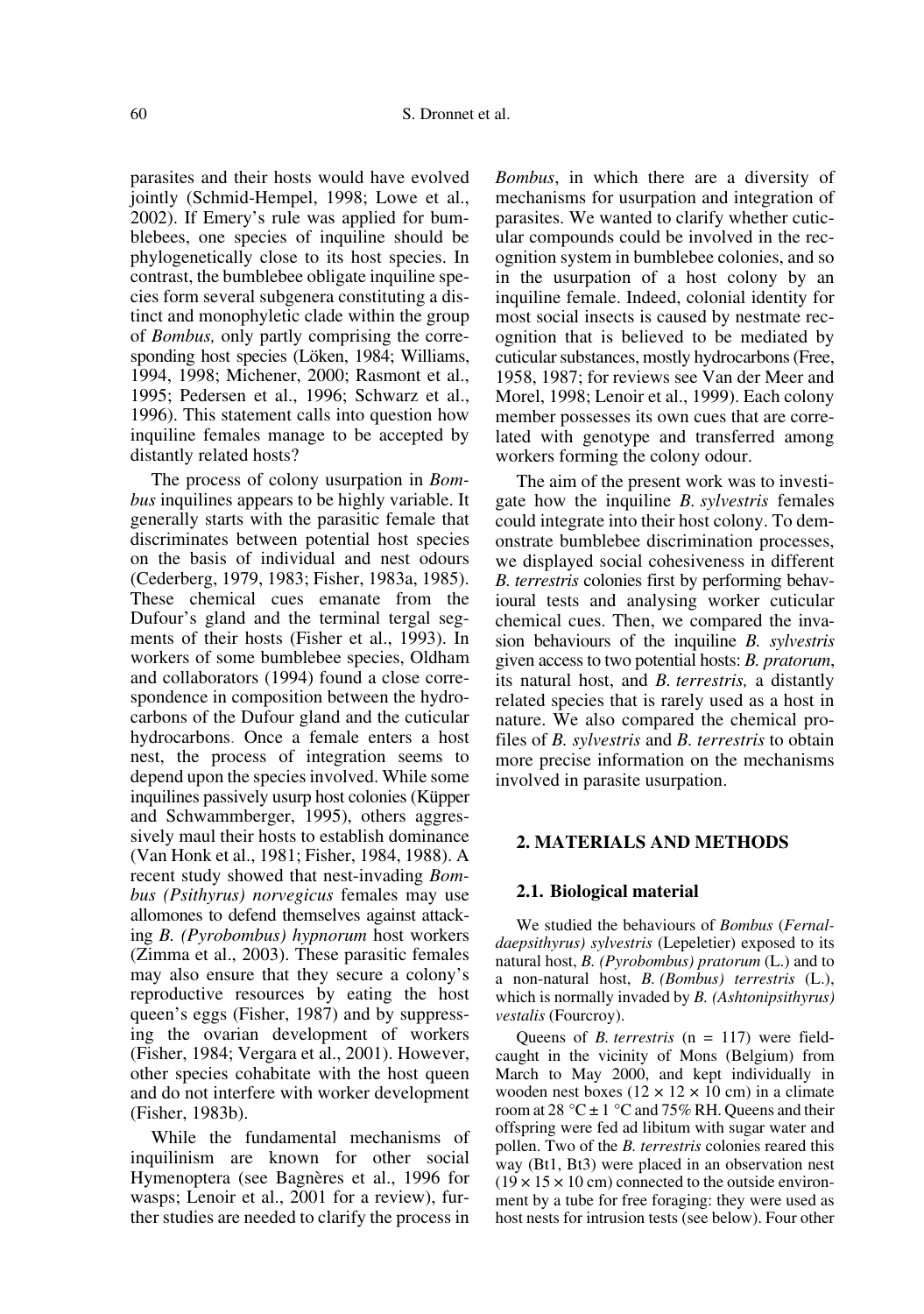

**Figure 1.** The "intrusion room": to introduce an individual (from the same colony or not) into the connected nest. The two doors (D) could be opened or closed according to the step of experiments.

colonies (Bt2, Bt4, Bt5, Bt6) were transferred into environmentally isolated nests and used for the dyadic encounters experiments. Because field collected *B. pratorum* queens repeatedly failed to found colonies under the same laboratory conditions as *B. terrestris*, *B. pratorum* workers were caught from the same natural area (from May to June 2000), and kept together in wooden nest boxes at room temperature, and used in the experiments. Thirteen females of the inquiline *B. sylvestris* were caught in forests of Ardennes (Belgium) in April and May 2000 while exhibiting nest searching behaviours. They were maintained in wooden cages ( $24 \times 12 \times 10$  cm) at room temperature and fed regularly with sugar water and pollen until they were used in the experiments.

#### **2.2. Behavioural studies**

#### *2.2.1. Intrusion tests*

To observe the reaction of workers from a *B. terrestris* colony (Bt1 or Bt3) to the entrance of an intruder, we created an "intrusion room" that would enable an invading worker or inquiline female to enter the nest without disturbing the foraging activity of workers (Fig. 1). This container had doors to control movement to and from the compartment and, like the nests, had wooden floors and plastic walls and lids. Prior to any introduction, the intruder was first cold-sedated to prevent any aggressive reactions to the manipulation. The female was then placed in the "intrusion room", isolated from the nest and the foragers. Less than one minute after the intruder awoke, the door into the nest was opened to allow invasion. The "intrusion room" was cleaned with ethanol between each experiment.

The different types of intrusions were: (1) homocolonial (reintroduction into the colony Bt1 of a nestmate belonging to the same colony), and (2) allocolonial (intrusion of a conspecific worker belonging to the colony Bt2 into the foreign colony Bt1). We counted the number of times an intruder was attacked during a 10 min period. Each experiment was replicated ten times. Each individual was used only once as an invader, and a minimum of 24 hours separated experiments to avoid any potential problems with pseudoreplication. The number of aggressive interactions was compared between (1) and (2) using a one-tailed binomial test (Siegel and Castellan, 1956). Moreover, we observed the intrusion of one *B. sylvestris* inquiline female into the *B. terrestris* colony Bt3 during four hours. We could perform only this one intrusion because of the low number of available specimens of the inquilines.

## *2.2.2. Aggression tests*

The discriminatory abilities of bumblebees were tested in dyadic encounters between nestmates or alien individuals. The different types of encounters were: (1) homocolonial intraspecific (*B. terrestris*, same colony Bt4), (2) allocolonial intraspecific (*B. terrestris*, colonies Bt4 / Bt5), and (3) interspecific (*B. terrestris* Bt4 */ B. sylvestris*). Each encounter took place in an arena (plastic box  $18 \times 14.5 \times$ 3 cm) either neutral (i.e. without comb), or non-neutral, i.e. having in the middle a  $2 \text{ cm}^3$  piece of comb from the Bt4 colony containing eggcups with larval clumps (under the wax layer). (4) Encounters were also carried out between *B. sylvestris* inquiline and *B. pratorum* workers to compare the interactions of the females towards non-natural (*B. terrestris*) and natural hosts (*B. pratorum*).

For the experiments, each 4-day-old bumblebee was individually marked and used only once in a given encounter to prevent familiarisation. Each type of encounter was replicated ten times, so seventy encounters were observed in total. We observed the behavioural interactions between two individuals removed from their nest, cold-sedated and placed in the arena by 15 cm under red lighting. Encounters began as soon as both of the individuals awoke, and their interactions were video-recorded for 10 min. Between experiments, arenas were first cleaned with laboratory detergent, then with ethanol to remove any chemical marks.

The reactions noted were (a) non agonistic behaviours: selfgrooming, antennal contact given to the other bumblebee [<1 s]; (b) agonistic behaviours: buzzing [= humming as described by Duchateau (1989)], avoidance [= retreat as described by Van Honk et al. (1981)], threat as indicated by raising the mid-legs or rolling on the back to present the sting, and attack [attempt of biting and/or stinging]. Alloccurrence sampling was used (Altmann, 1974).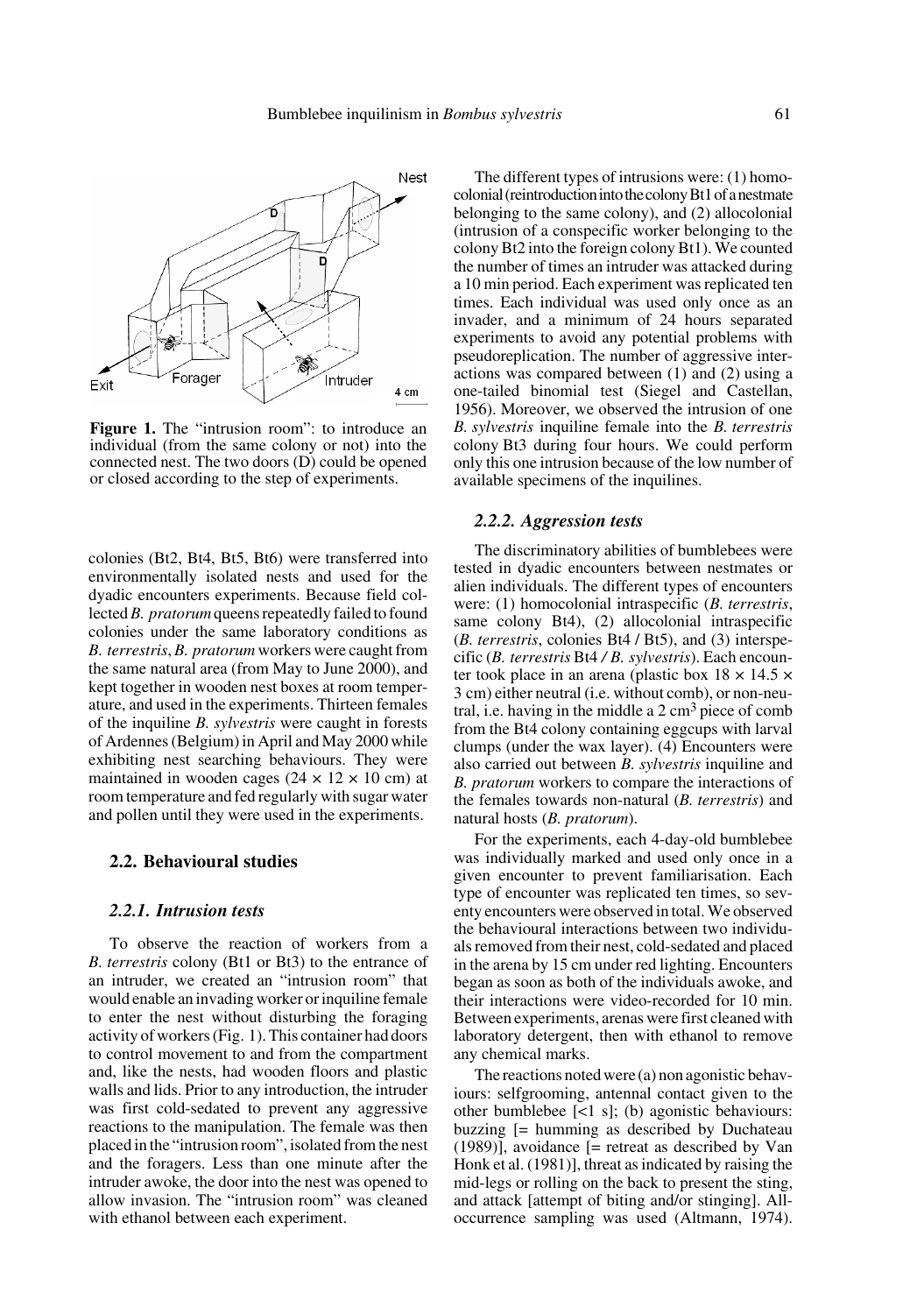A one-tailed binomial test (Siegel and Castellan, 1956) was used to compare frequencies of the behaviours towards each encounter type.

#### **2.3. Cuticular chemical analysis**

The chemical profile of the cuticle was analysed for *B. terrestris* workers and *B. sylvestris* females. We could not analyse chemical profiles for *B. pratorum* workers because of trouble in rearing colonies of this species. Instead of using the classical method of cuticular chemical extraction that kills the insect sampled, a new method was employed to keep the individuals alive. A given quantity of thorax hairs (around 50 hairs) was removed from the dorsal side (thorax) of five sedated workers from colonies Bt1 through Bt5 prior to any experimental tests to avoid possible contamination. The *B. sylvestris* inquiline introduced into colony Bt3 had hairs sampled before intrusion, then 3 hours and 19 hours after intrusion. Additional samples were taken from eight *B. sylvestris* females prior to and following their being individually placed in a mesh cage that was inserted near the colony comb of colony Bt6 for 24 h. These inquilines had access to sugar water and the mesh enabled them to be in contact with comb but protected from any attack of the resident workers. The hairs of eight workers belonging to the colony Bt6 were sampled before the introduction of the first inquiline.

The compounds on hairs of each individual were extracted by immersion in 1 ml of dichloromethane for ten minutes. The extract was evaporated and kept dry at – 20 °C prior to analysis. An internal standard, eicosane  $(nC_{20})$ , was added to each extract to calibrate and quantify the different compounds. Extracts were redissolved in 50 µL of dichloromethane, of which 1 µL was injected into a Varian 3300 gas chromatograph with a flame ionisation detector equipped with a capillary column (Supelco CPSIL 5WCOT,  $30 \text{ m} \times 0.25 \text{ mm}$  ID). The injector was an on-column type. The carrier gas was helium at 1 bar pressure, and the temperature was programmed to increase from 80 °C to 280 °C at 5 °C/min with a final hold of 10 min.

The cuticular compounds were identified by comparison to a previous report in *B. terrestris* (Oldham et al., 1994). For each profile the relative value of each peak with respect to the total was calculated and expressed as a percentage. Discriminant analysis was used to estimate the similarity between the chemical profiles of the different colonies and the inquilines.

Chemical compound profiles were also generated among those analysed before and after introduction into the *B. terrestris* colony (Bt6). Absolute concentrations of cuticular hydrocarbons were also calculated for five workers of colony Bt6 and five

*B. sylvestris* females prior to and 24 hours after the inquilines were introduced. The means of the total quantities of chemical compounds before and after introduction were compared using the Wilcoxon test. The means of the total quantities of chemical compounds were also compared between the *B. terrestris* workers and the *B. sylvestris* females after their introduction into colony Bt6 using the non-parametric Mann-Whitney U-test. The analysis was performed on 44 extracts, on 10 major peaks. All statistical analyses were performed using Statistica© (Statsoft v. 5.1 for Windows).

## **3. RESULTS**

#### **3.1. Behavioural studies**

#### *3.1.1. Intrusion tests*

In the intraspecific tests, the introduced workers of colony Bt2 were attacked significantly more often by resident workers of colony Bt1 than same-nest (homocolonial) control workers (89 and 3 attacks in total of replications respectively, *P* < 0.001). The control workers entered into the nest without being disturbed, and continued their tasks. In contrast, allocolonial workers hesitated before entering the nest, moved quickly on the comb to examine a few pollen cups, were repeatedly the targets of aggression and would leave the nest within 30 min from the time they were introduced.

The female *B. sylvestris* introduced into colony *B. terrestris* Bt3 was attacked quickly by resident workers but she tried to avoid them and did not defend herself immediately. Although she killed several workers in her own defence, the invader tried to use evasion as her primary strategy in the foreign colony.

#### *3.1.2. Aggression tests*

## *3.1.2.1. Encounters of B. terrestris with B. terrestris and B. sylvestris in a neutral arena*

In all homocolonial encounters (control), the interactions among nestmate individuals were not aggressive (Fig. 2). The intraspecific confrontations between individuals belonging to two different colonies resulted in a higher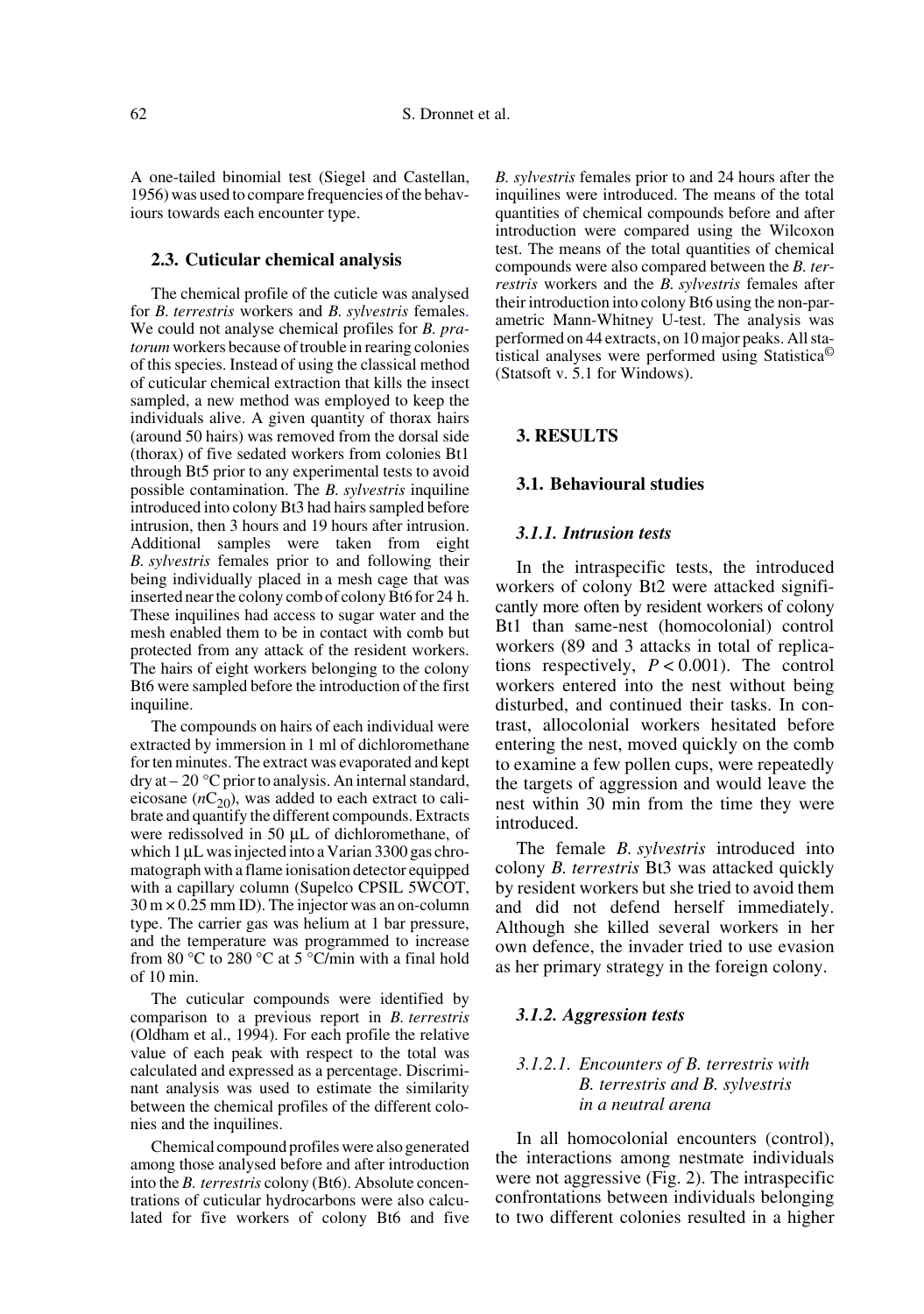

**Figure 2.** Comparison between behavioural reactions of *B. terrestris* workers towards homocolonial workers (white), allocolonial workers (hatched) and *B. sylvestris* inquiline females (black). "Avoid." = "avoidance", "Selfgr." = "selfgrooming" (10 replicates; Binomial test; *P* < 0.05; different letters represent the groups that differed significantly).

frequency of agonistic behaviours (buzzing: *P* < 0.05, avoidance: *P* < 0.01; threat: *P* < 0.001), but there was no significant difference for attack behaviours. In contrast, *B. terrestris* workers alternatively avoided and attacked *B. sylvestris* females significantly more often  $(P < 0.001)$ than nestmate and non-nestmate conspecifics. Brief antennal contacts towards *B. sylvestris* were more frequent  $(P < 0.001)$  than that noted in all intraspecific encounters. Moreover selfgrooming was less frequent when workers were in presence of the inquiline  $(P < 0.001)$ .

## *3.1.2.2. Influence of comb on behavioural interactions*

Because the video observations of antennal contact directed to the comb were difficult to distinguish from those of antennal contact among individuals, the latter behaviour was not recorded in non-neutral arenas. We focused on the agonistic behaviours.

In all homocolonial, intraspecific encounters in non-neutral arenas, no agonistic behaviour was observed. The nestmate workers spent most of their time moving about and examining the comb with their antennas and grooming themselves. In allocolonial encounters, workers also spent much of their time exploring the comb. They groomed themselves a lot, and were less frequently aggressive towards the non-nestmate workers than in the neutral arena (Fig. 3A). Only buzzing was observed at a higher frequency  $(P < 0.001)$ . In contrast,



**Figure 3.** Comparison of behavioural reactions in absence (hatched) or in presence of comb (black) from *B. terrestris* Bt4 colony: *B. terrestris* Bt4 workers towards **(A)** allocolonial *B. terrestris*, **(B)** *B. sylvestris* inquilines, and **(C)** *B. sylvestris* inquilines towards *B. terrestris* Bt4 workers. "Avoid." = "avoidance" (10 replicates; Binomial test;  $P < 0.05$ ; different letters represent the groups that differed significantly).

host workers exposed to *B. sylvestris* inquilines buzzed and threatened significantly more often (Fig. 3B,  $P < 0.001$ ) in the presence of their colony comb than when in a neutral arena. The *B. terrestris* workers spent most of their time on the comb, so they did not meet the inquilines as often as in the neutral arena (e.g. lower frequency of avoidance, *P* < 0.001). However, when the inquilines moved near the comb, the workers are always very aggressive.

The presence of a comb also affected the behaviours of *B. sylvestris* (Fig. 3C). In nonneutral arenas, the inquilines were significantly less aggressive towards *B. terrestris*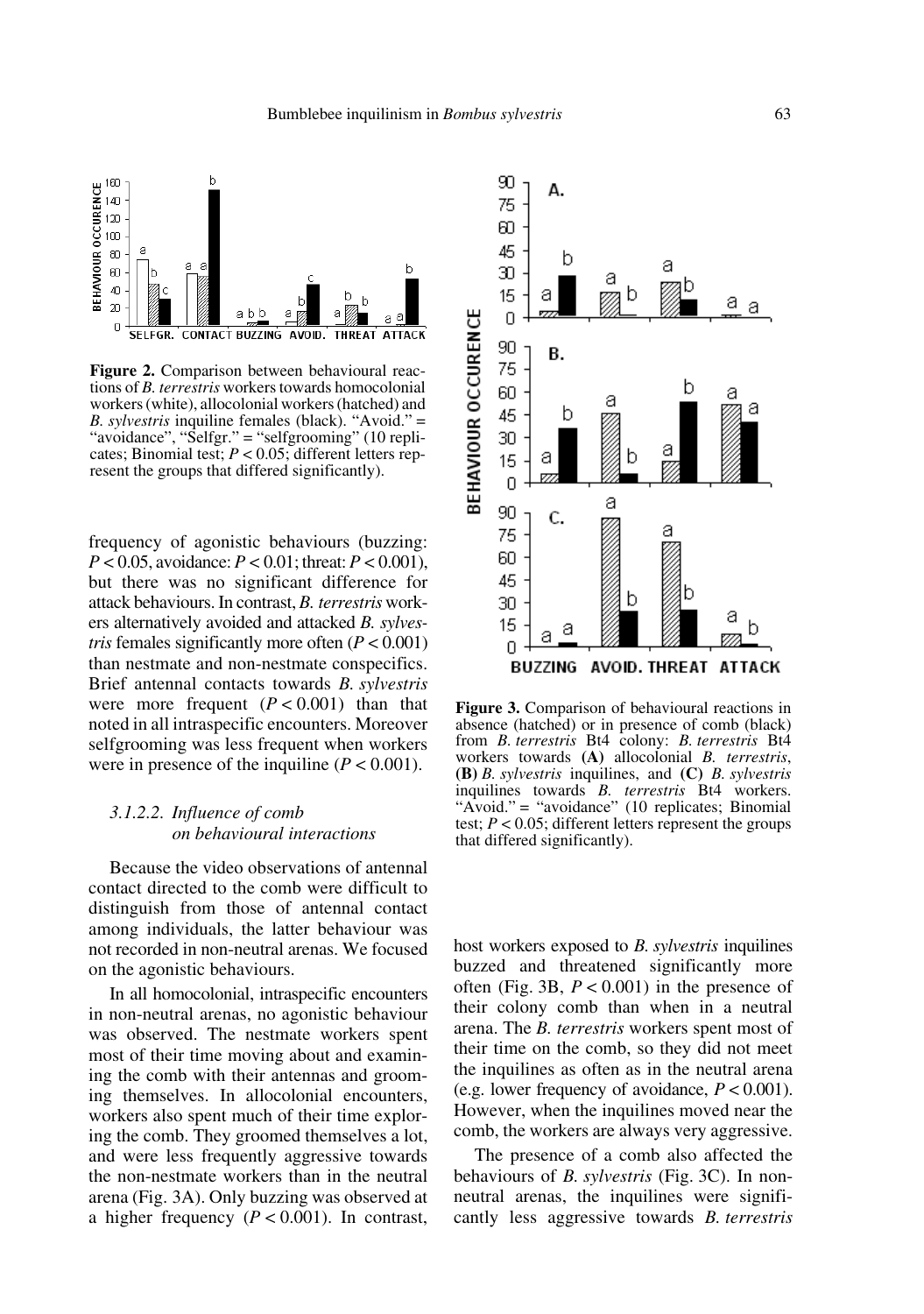

**Figure 4.** Comparison of behavioural reactions of **(A)** *B. terrestris* (hatched) and *B. pratorum* (black) towards *B. sylvestris* inquilines and **(B)** *B. sylvestris* inquilines towards *B. terrestris* (hatched) and towards *B. pratorum* (black). "Avoid." = "avoidance", "Selfgr." = "selfgrooming" (10 replicates; Binomial test; *P* < 0.05; different letters represent the groups that differed significantly).

(threat,  $P < 0.001$ ; attack,  $P < 0.05$ ) and significantly less likely to avoid the workers (*P* < 0.001). They also groomed themselves more often and exhibited the novel behaviour of rubbing the ventral side of their abdomen against the comb while they climbed the comb.

#### *3.1.2.3. Host specificity*

A comparison between the behavioural interactions of *B. sylvestris* with *B. terrestris* and *B. pratorum* workers in neutral arena encounters showed a clear difference in the way that the two host species dealt with the inquiline female. The *B. terrestris* workers interacted more often with the *B. sylvestris* than did *B. pratorum,* notably with regard to antennal contacts  $(P < 0.001)$  and agonistic behaviours (avoidance: *P* < 0.01; attack: *P* < 0.001) (Fig. 4A). *B. sylvestris* females were less frequently agonistic towards *B. pratorum* workers (avoidance, *P* < 0.001; threat, *P* < 0.05;



**Figure 5.** A plot of the first two principal variables in the discriminant analysis of chemical profiles of four *B. terrestris* colonies studied in behavioural experiments (Bt1, open triangles; Bt2, full diamonds; Bt4, open circles; Bt5, full squares). Each group is surrounded by the confidence ellipse  $(P < 0.05)$ .

attack, *P* < 0.05) than towards *B. terrestris* (Fig. 4B), but engaged in more antennal contacts with the former species  $(P < 0.01)$ .

## **3.2. Cuticular chemical analysis**

The *B. terrestris* species possessed a species-specific chemical profile as Oldham et al. (1994) had previously described from GS-MS tests on wing, leg and antenna samples. We observed the same pattern in the chemical analysis of abdominal hairs, finding twenty peaks.

A first discriminant analysis was made for the four colonies (Bt1, Bt2, Bt4, Bt5) used in behavioural studies (Fig. 5). Colonies were clustered in four well separated groups (100% well clustered,  $F = 8.38$ , dl = 30,21;  $P < 0.001$ ). The first discriminant variable (67% of variance) separated the colony Bt1 from Bt2, Bt4 and Bt5 (respectively,  $F = 19$ ,  $P < 0.001$ ;  $F =$ 4.92,  $P < 0.001$ ; F = 4.47,  $P < 0.05$ ), the second discriminant variable (31% of variance) Bt5 from Bt1, Bt2 and Bt4 (respectively,  $F = 126.56$ ;  $F = 16.86$ ;  $F = 19$ ;  $P < 0.001$ ). Our results indicated that *B. terrestris* workers could be separated according to their colony of origin on the basis of compositional variance in their cuticular compounds. Moreover chemical profiles of some larvae, pupae and wax samples of cocoons were similar to those of workers (unpublished data).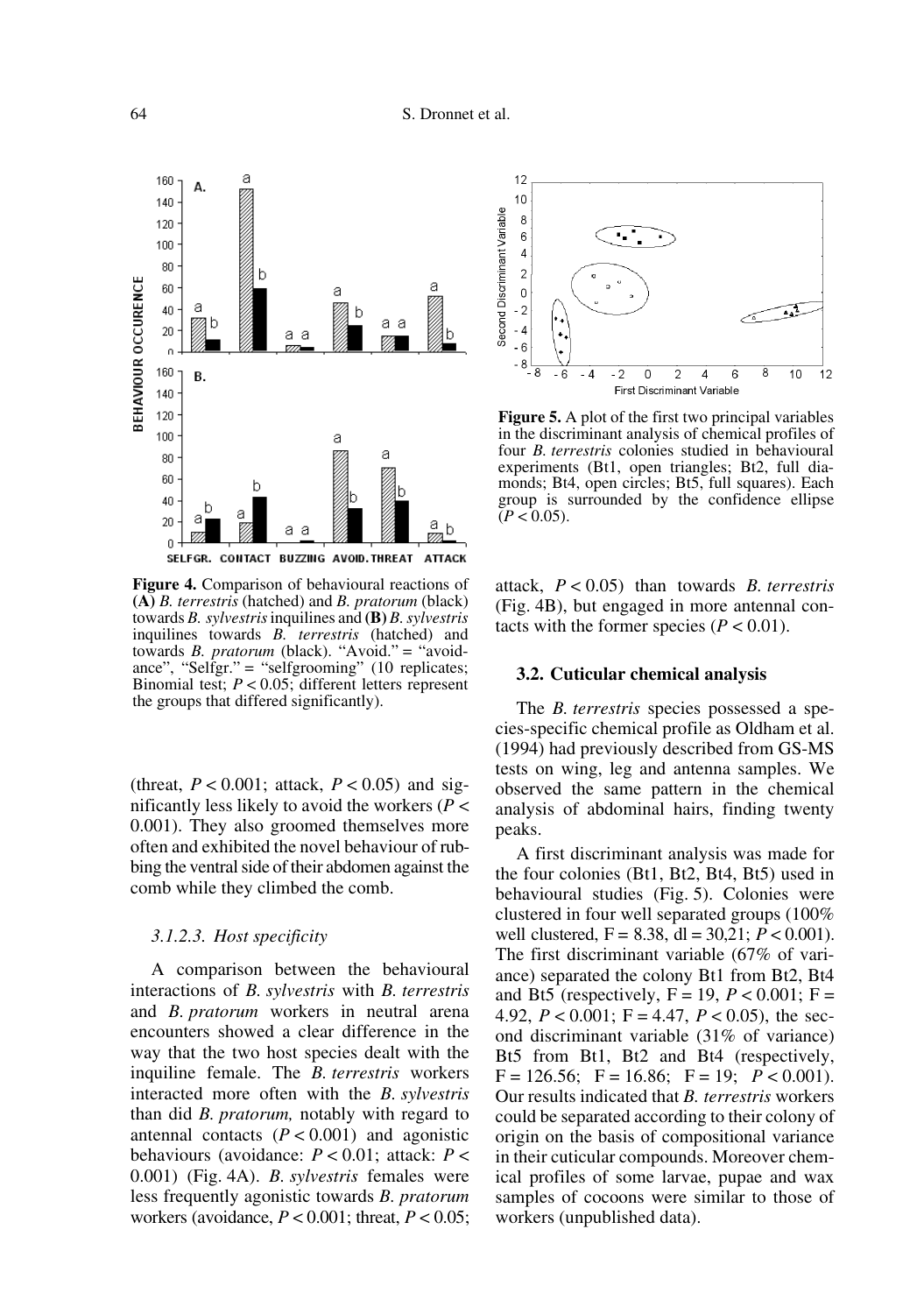

**Figure 6.** A plot of the first two principal variables in the discriminant analysis of chemical profiles of *B. terrestris* workers belonging to the host colony (Bt6; full circles), *B. sylvestris* inquilines before introduction into the *B. terrestris* colony Bt6 (open squares), and *B. sylvestris* inquilines 24 hours after introduction (full diamond). Each group is surrounded by the confidence ellipse  $(P < 0.05)$ .

The cuticular hairs of *B. sylvestris* females had a profile corresponding to *B. terrestris* host species, but contained few chemical cues before introduction into Bt6 colony. Twentyfour hours after their introduction into Bt6, these compounds were found in greater quantities. The discriminant analysis (Fig. 6) showed that the individuals were clustered forming three distinct groups: *B. terrestris* workers, *B. sylvestris* before introduction into the host nest, and *B. sylvestris* 24 hours after  $(F = 3.47; dl = 28,13; P < 0.01)$ . The first discriminant variable (95% of variance) separated the chemical profiles of the *B. terrestris* workers from those of the *B. sylvestris* before and after introduction (respectively:  $F = 11.88$ , *P* < 0.001; F = 7.81, *P* < 0.01). While the two *B. sylvestris* groups were visually separated on the graph, they were not significantly different  $(F = 1.07, P = 0.48)$ . The total quantity of cuticular chemicals in *B. sylvestris* females increased from  $141.3 \pm 5.4$  ng/extract before and  $302.6 \pm 29.9$  ng/extract after introduction  $(P < 0.05)$ . This larger quantity of compounds on *B. sylvestris* females 24 hours after their introduction was quite similar to the quantity extracted from *B. terrestris* host workers  $(312.5 \pm 24.0 \text{ ng/extract}; P = 0.75)$ . Similar increases were observed with the female *B. sylvestris* introduced into colony Bt3, and noticeable changes had occurred after just three hours had passed.

## **4. DISCUSSION**

#### **4.1. Discrimination process and social cohesiveness**

This study showed that *B. terrestris* workers recognized and tolerated nestmates but expressed aggressive behaviours towards nonnestmates. This behaviour seemed to be correlated with variation in chemical cues among the colonies. We confirmed that *B. terrestris* colonies could be distinguished according to their chemical profiles, which was expected for bumblebees (Free, 1958, 1987). Benest (1972) had also hypothesised that odour was probably involved in recognition process according to his observations between one *B. terrestris* nest and intruders from some other species. It is supposed that in most social Hymenoptera, nestmate acceptance and aggression towards an intruder is the result of chemical discrimination (Bonavita et al., 1987; Breed and Bennett, 1987; Nowbahari et al., 1990). Nestmates would share a common odour according to the "gestalt model" (Crozier and Dix, 1979), consisting mainly of hydrocarbons present on the cuticle (Lahav et al., 1999; Singer, 1998; Soroker et al., 1994). When an individual's odour is detected, the profile will be compared to a reference model (or template) encoding nestmate chemical signatures. Individuals will be rejected if the chemical deviation from the reference reaches a threshold level (see for reviews Lenoir et al., 1999; Van der Meer and Morel, 1998). Our finding of a strong positive correlation between the degree of agonism and the extent of the difference in the chemical profiles of allocolonial workers in the intrusion and pairing experiments supports this model.

## **4.2. Influence of comb**

*B. terrestris* workers did not defend their comb against alien conspecific workers in the test arena, except by buzzing, which is a weak agonistic behaviour (Duchateau, 1989). Removed from the social environment of the nest, the workers also may have been incited to tend comb (composed of brood and adhering brood pheromone components in the wax) (Heinrich, 1974), which stimulated brood care behaviours rather than triggered aggressiveness. Even allocolonial workers were attracted to this alien comb. However, alien *B. terrestris* workers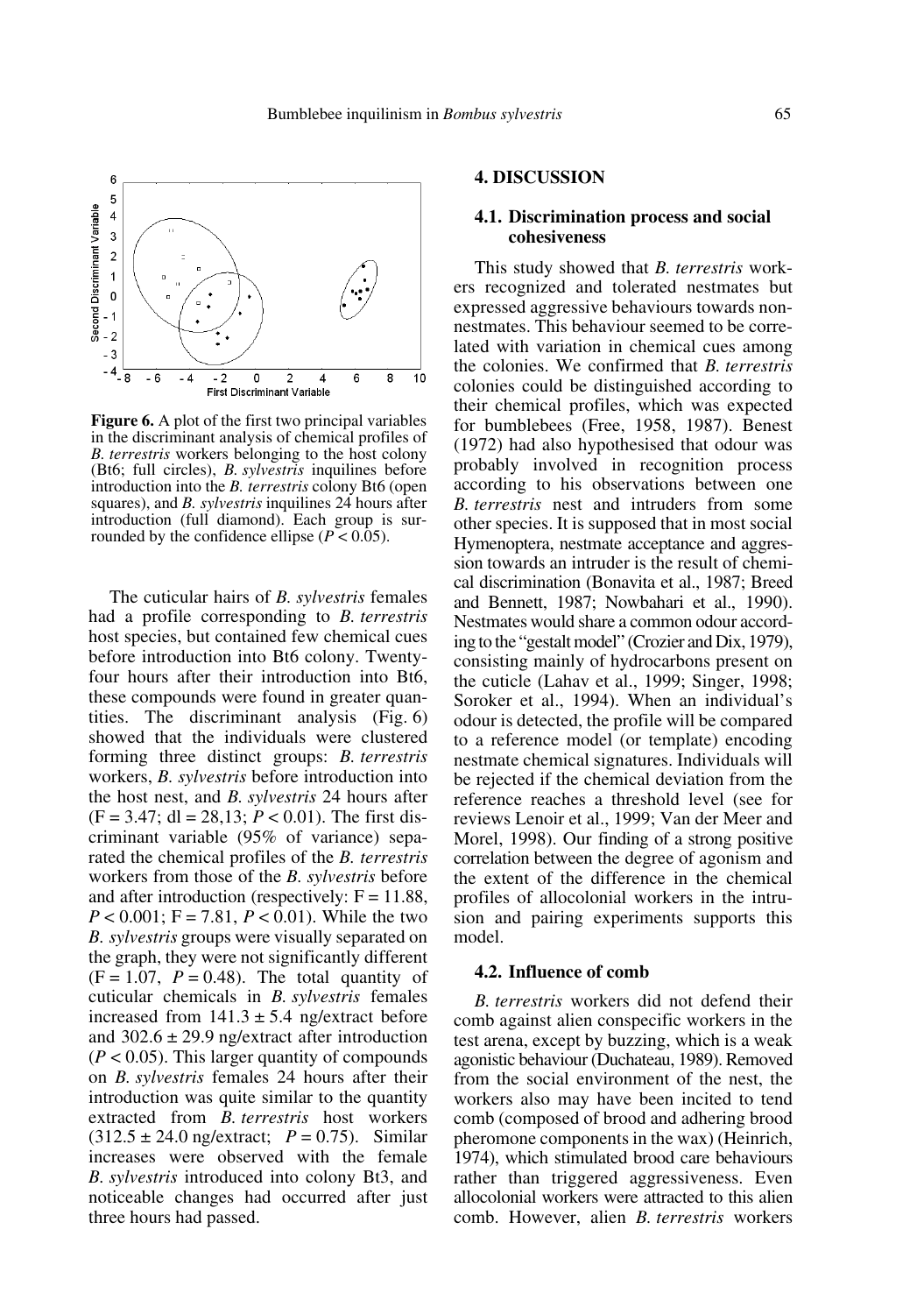were immediately detected as intruders when they entered an alien nest because of their chemical profiles, which presented different proportions of cues, compared to residents and nest environment.

The wax comb is a very important source of odorants for nestmate recognition in honey bees (Breed et al., 1995) and may provide a similar cue for bumblebees by enhancing their ability to identify invaders by amplifying the colony odour and reinforcing the recognition template. Queens and workers have glands in the ventral abdomen that secrete wax which is used to create comb and may contain odorants that contribute to the "gestalt" odour of the colony. In addition to contributing their own chemical signature, bumblebees may also actively acquire the odors of their nestmates. We observed that when comb was present in an arena, individuals rub the ventral side of their abdomen and sometimes their posterior legs against the comb, a behaviour similar to that of wax deposition. A bumblebee's hair is covered by a wax that could retain odorant molecules (Free, 1958). The hairs in the region of the abdomen where rubbing occurs are numerous and branched (unpublished data), increasing the total surface area for odorant transfer. We also observed an increase in self-grooming among these comb-rubbing individuals, which may have been used to spread the odorants over a greater part of the body surface. Nestmates could acquire this gestalt odour over time to better fit the identification reference template. For example, newly emerged workers of *B. hypnorum* have very low quantities of volatiles compounds compared to their queens and older workers, but they progressively acquire the colony odour and are accepted by resident workers (Ayasse et al., 1995). Also, newly emerged workers of *B. terrestris* are easily accepted into conspecific colonies (personal observation), probably because they do not possess many of the odorants that would identify them as foreign.

## **4.3. Strategies used by the inquiline**  *B. sylvestris*

In encounters with potential hosts, the *B. sylvestris* females did not aggressively react to attacks but tried to avoid any contact with workers attacking them. Avoidance was also

used by *B. sylvestris* females during their initial introduction into the *B. terrestris* nest, although they responded more aggressively to attacks by these workers. Küpper and Schwammberger (1995) also found that *B. sylvestris* inquilines invaded nests of *B. pratorum* without aggression. The *B. sylvestris* female appeared to change her strategy when introduced into the *B. terrestris* colony. This strategy involved an active process that might have been a response to both the difference in the way these workers treated her (indeed *B. pratorum* and *B. terrestris* workers behaved differently) and her recognition that she was not in the nest of her natural host. *Bombus vestalis*, the natural inquiline of *B. terrestris* appeared to have evolved a very different intrusion strategy for dealing with its host species; it mauls host individuals to achieve reproductive dominance (Frehn and Schwammberger, 2001).

Chemical profiles of the inquilines indicated low amounts of cuticular compounds before their intrusion into a nest. The *B. sylvestris* females either have not yet synthesised the full complement of hydrocarbons or they produce a minimal quantity of these compounds. Thus these inquilines initially would be chemically "invisible" to facilitate their integration into a host nest (Lenoir et al., 1999, 2001). A similar discrete strategy was observed in workers of a ponerine ant, *Ectatomma ruidum*, in which the reduction of cuticular compounds facilitated entry by thieves into another colony (Jeral et al., 1997). The *B. sylvestris* inquilines then acquired or produced the necessary odorants to facilitate their being acceptance into a host nest (Alford, 1975; Howard et al., 1990). This is a strategy used by newly mated queens of the ant *Polyergus rufescens* prior to their usurping a *Formica* nest (D'Ettore and Errard, 1998). Just five days later these ants are adopted by host individuals, large amounts of hydrocarbons are present on their cuticle with a composition similar to that of the host queen. In wasps, the obligatory social parasite, *Polistes atrimandibularis,* can sequentially change the composition of its chemical signature to control the host nest of *P. biglumis bimaculatus* (Bagnères et al., 1996). In the same way, *B. sylvestris* females introduced into a *B. terrestris* colony for 24 hours acquired similar quantities of compounds to those of the resident workers. Had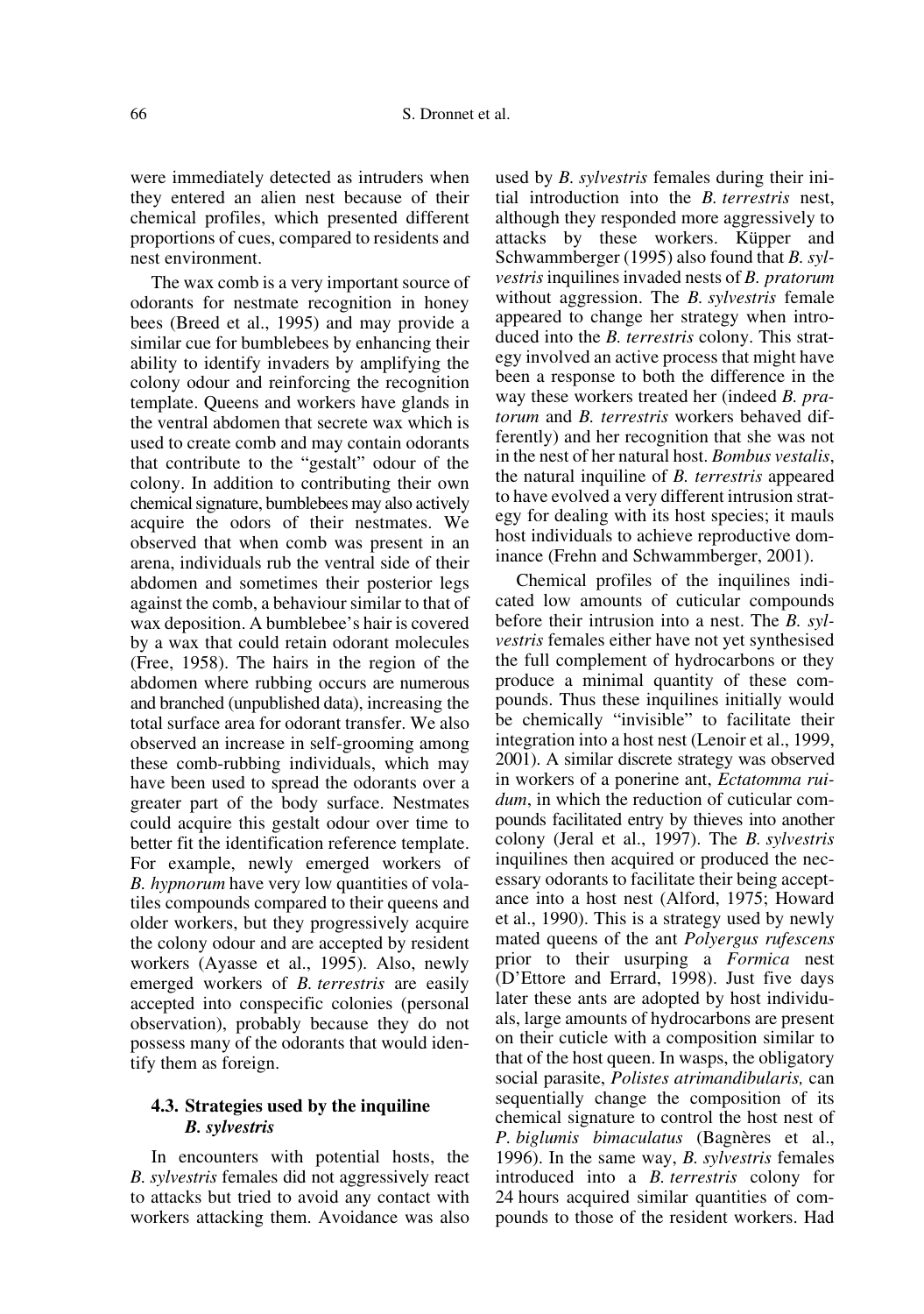the inquilines been allowed to stay longer, the chemical profiles of the *B. sylvestris* females might have more closely matched that of the host workers. *B. sylvestris* females could acquire colony odour by frequent contact with the colony comb, acquiring worker and queen odorants from the wax that they cannot produce themselves (Alford, 1975). However a more complete mimetism may only be possible when these inquilines nest with their natural host, *B. pratorum*. In this situation, *B. sylvestris* engaged in "head-rubbing", which consisted in moving close to a host bumblebee of *B. pratorum* and gently rubbing against her head or thorax (Küpper and Schwammberger, 1995). According to the authors, pheromonal communication for the establishing of dominance may be involved. A similar behaviour occurs in *B. citrinus* (Fisher, 1983c).

Regardless of the exact mechanism used, *B. sylvestris* inquilines have developed the ability to overcome the nestmate recognition capabilities of *B. pratorum* to diversify the resources of the host colony in support of their own reproduction. The strategy appears to be host specific, so that the proximal mechanisms allowing a successful intrusion may vary widely across species. The idea of comparing host-parasite interactions for normal and atypical hosts promises to reveal a lot about the mechanisms involved in integrating the parasite into the host colony. Nevertheless, a chemical study including *B. pratorum* workers and queens will be helpful to improve our understanding of its inquiline's usurpation strategy. Moreover, to fully understand the evolution of inquiline bumblebees and their place in bumblebee phylogeny, it will be necessary to study a wider range of host-inquiline species by looking at the before and after chemical profiles when parasitic females are introduced into colonies of different species. This and future studies of the inquilines will help to provide a basis for comparison and elucidation.

## **ACKNOWLEDGEMENTS**

We are grateful to S. Iserbyt and J.-F. Godeau for their help in the bumblebee collection in the field. We thank A. Lenoir and A.-G. Bagnères for proofreading the manuscript, and two anonymous referees for constructive and helpful comments on this manuscript. We are grateful to C.S. Brent and P.A. Bankhead for editorial assistance.

**Résumé** – **Inquilinisme chez** *Bombus (Fernaldaepsithyrus) sylvestris* **(Hymenoptera, Apidae**) **: analyses comportementales et chimiques des interactions hôte-parasite.** Chez les bourdons, certaines espèces inquilines sont obligatoirement dépendantes de colonies hôtes appartenant à une autre espèce de bourdons. Les ouvrières de l'espèce hôte élèvent la descendance de l'inquiline tout en abandonnant parfois celle de leur reine. Le comportement de telles espèces parasites leur a valu le nom de « bourdons coucous ». Si nous considérons que les bourdons parasites et leurs hôtes ont évolué conjointement, comme c'est généralement le cas chez les autres Hyménoptères sociaux, une espèce d'inquiline devrait être phylogénétiquement proche de son espèce hôte. Au contraire, les espèces inquilines obligatoires de bourdons forment plusieurs sousgenres constituant un clade monophylétique et distinct au sein du groupe de *Bombus* comprenant en partie les espèces hôtes correspondantes. Mais comment les femelles inquilines parviennent-elles à être acceptées par leurs hôtes ? Le problème devient plus complexe quand on observe des espèces inquilines parvenant à entrer dans le nid hôte sans manifester ni induire de comportement agressif, malgré l'existence d'un système de reconnaissance élaboré. En effet, dans les sociétés d'Hyménoptères, ce système est basé sur la détection de composés chimiques lipidiques recouvrant la cuticule. Dans ce travail, nous avons étudié l'implication des signaux chimiques cuticulaires dans les processus de discrimination au sein des colonies de bourdons communs et leur utilisation dans l'intégration sociale des inquilines non agressives, telles que *Bombus* (*Fernaldaepsithyrus) sylvestris* Lepeletier. Après avoir réalisé une étude comportementale afin de tester la discrimination interindividuelle chez *Bombus terrestris*, nous avons analysé les profils chimiques cuticulaires de soies prélevées chez les individus de différentes colonies. Les résultats ont montré que les processus de discrimination sont corrélés aux signaux chimiques cuticulaires, ce qui confirme que les bourdons appartenant à la même colonie partagent une odeur commune. Puis, par une expérience d'intrusion d'une femelle inquiline dans un nid hôte ainsi que d'une série d'expériences de rencontres dyadiques, nous avons étudié le comportement de femelles *B. sylvestris* en présence d'hôtes soit naturel, *B. pratorum,* soit nonnaturel, *B. terrestris*. Les résultats ont montré que les inquilines semblent employer une stratégie discrète pour s'introduire dans une colonie hôte : elles ne sont pas agressives et possèdent peu de signaux chimiques sur leur cuticule, ce qui leur permettrait ne pas être discriminées comme étrangères par leurs hôtes naturels. Ensuite, ces femelles inquilines acquéraient assez rapidement une signature chimique similaire à celle de leur colonie hôte, ce qui faciliterait leur intégration dans le nid.

*Bombus terrestris* **/ inquilinisme / signature chimique / discrimination / stratégie non agressive**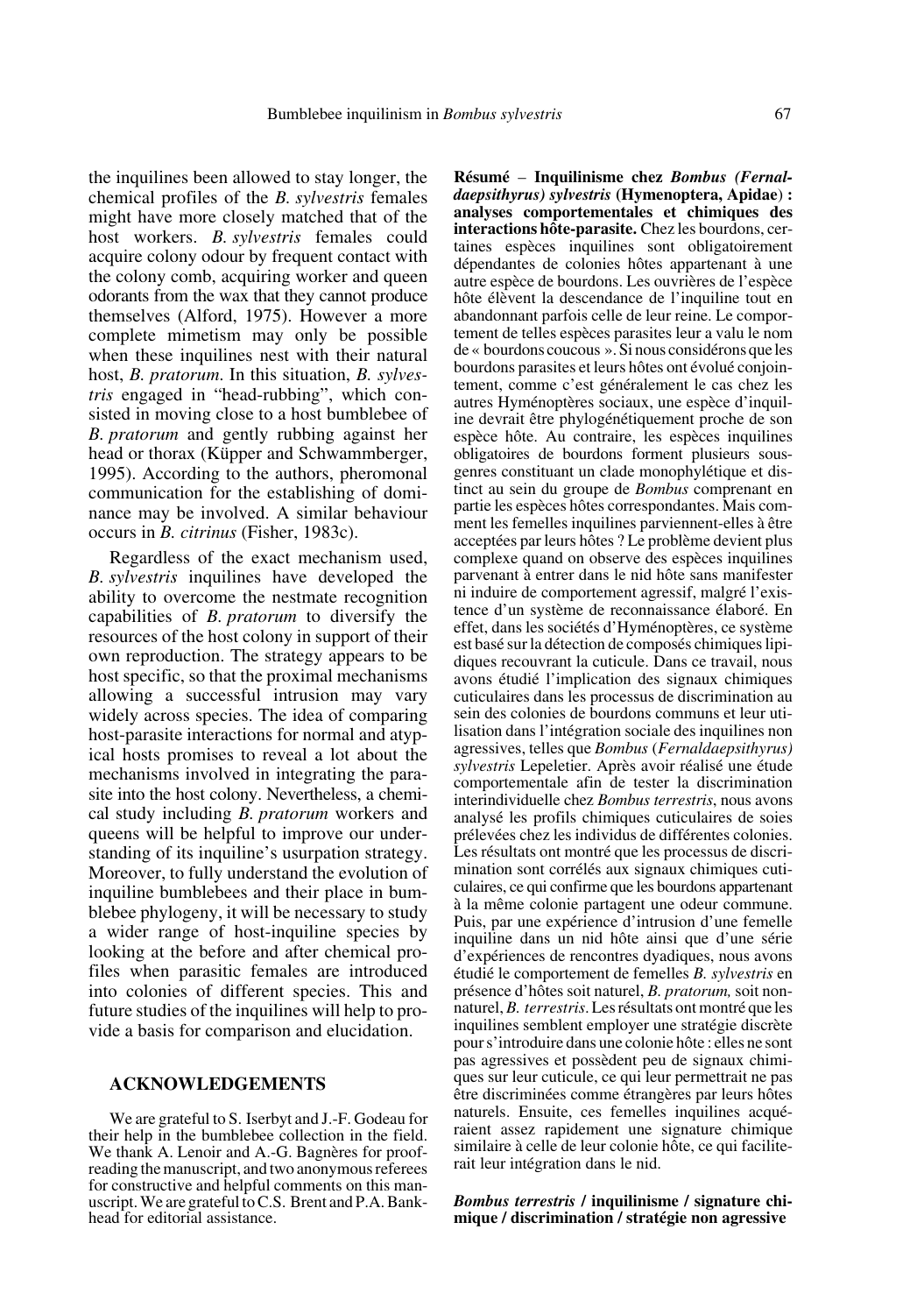**Zusammenfassung** – **Kuckuckshummeln bei** *Bombus (Fernaldaepsithyrus) sylvestris* **Lepeletier (Hymenoptera, Apidae): Analyse von chemischen und Verhaltensinteraktionen zwischen Wirt und Parasit.** Bei den Hummeln sind in Nester eindringende (inquiline) *Bombus* Arten obligatorisch auf heterospezifische Wirtskolonien angewiesen. Diese Kolonien ziehen dann die Nachkommen der Schmarotzer auf, gleichzeitig vernachlässigen sie manchmal die Nachkommen der eigenen Königin. Das Verhalten solcher parasitischen Arten hat ihnen den Namen "Kuckuckshummeln" eingebracht. Wenn wir unterstellen, dass Hummelparasiten und Wirte eine gemeinsame evolutionäre Entstehung haben, so wie es gewöhnlich auch bei anderen Hymenopteren der Fall ist, sollte die inquiline Spezies ihrer Wirtsart phylogenetisch nahe stehen. Im Gegensatz hierzu bilden bei den Hummeln die inquilinen Arten verschiedene Untergattungen, die einen gesonderten und monophyletischen Kladus innerhalb der Gruppe Bombus bilden, der die korrespondierenden Wirtsarten nur teilweise einschließt. Aber wodurch gelingt es den inquilinen Weibchen von ihren Wirten angenommen zu werden? Das Problem wird dadurch noch komplexer, dass einige inquiline Arten keinerlei Aggression anwenden, um die Nester zu betreten. Das Erkennungssystem von Verwandten der Hymenopterensozietäten ist hochentwickelt, generell basiert es auf der Erkennung chemischer Komponenten auf der Kutikula. Wir untersuchten, ob kutikuläre chemische Kennzeichen an dem Unterscheidungsprozess in gewöhnlichen Hummelkolonien beteiligt sein könnten, und ob diese zur sozialen Integration nichtaggressiver Schmarotzer wie *Bombus* (*Fernaldaepsithyrus) sylvestris* Lepeletier angewendet werden könnten. Zunächst untersuchten wir die Nestgenossenerkennung in Völkern von *Bombus terrestris* und analysierten die kutikulären chemischen Profile von Haaren außerkolonialer Individuen. Die Ergebnisse zeigten, dass die Unterscheidungsprozesse mit kutikulären chemischen Kennzeichen korreliert waren. Dies bestätigte, dass die dem gleichen Volk angehörenden Hummeln einen gemeinsamen Duft teilten. Wir beobachteten das Eindringverhalten von Schmarotzerweibchen in ein Wirtsnest und das Verhalten von *B. sylvestris* Weibchen bei Versuchen in gepaarten Kombinationen von Weibchen der natürlichen und nicht-natürlichen Wirte *B. pratorum* L. und *B. terrestris* L. Die Kuckuckshummeln können unter Verwendung einer besonderen Strategie erfolgreich in eine Wirtskolonie eindringen: Sie verhalten sich weder aggressiv noch besitzen sie eine chemische Kennzeichnung. Sie werden daher von ihren Wirten nicht als fremd erkannt. Ein darauffolgender Erwerb einer der Wirtskolonie ähnlichen chemischen Kennzeichnung würde ihre weitergehende Integration in das Nest dann zusätzlich erleichtern.

#### *Bombus sylvestris* **/ Inquilinismus / Unterscheidungsprozess / chemische Kennzeichnung / nichtaggressive Strategie**

#### **REFERENCES**

- Alford D.V. (1975) Bumblebees, London, Davies-Poynter, 352 p.
- Altmann J. (1974) Observational study of behavior: sampling methods, Behaviour 49, 228–265.
- Ayasse M., Marlovits T., Tengö J., Taghizadeh T., Francke W. (1995) Are the pheromonal dominance signals in the bumblebee *Bombus hypnorum* L. (Hymenoptera, Apidae)? Apidologie 26, 163– 180.
- Bagnères A.-G., Lorenzi M.C., Dusticier G., Turillazzi S., Clément J.-L. (1996) Chemical usurpation of a nest by paper wasp parasites, Science 272, 889-892.
- Benest G. (1972) Note préliminaire sur la réaction d'ouvrières de *Bombus terrestris* à la présence d'intruses, Insectes Soc. 19, 131–135.
- Bonavita-Congourdan A., Clément J.-L., Lange C. (1987) Nestmate recognition: the role of cuticular hydrocarbons in the ant *Camponotus vagus* Scop, J. Entomol. Sci. 22, 1–10.
- Breed M.D., Bennett B. (1987) Kin recognition in highly eusocial insects, in: Fletcher D.J.C., Michener C.D. (Eds.), Kin recognition in animals, John Wiley, pp. 243–285.
- Breed M.D., Garry M.F., Pearce A.N., Hibbard B.E., Page R.E.J. (1995) The role of wax comb in honey bee nestmate recognition, Anim. Behav. 50, 489– 496.
- Cederberg B. (1979) Doftstyrt värdval hos snylthumlor – Odour guided host selection in *Psithyrus* (Hym., Apidae), Entomol. Tidskrift 100, 128–129.
- Cederberg B. (1983) The role of trail pheromones in host selection by *Psithyrus rupestris* (Hymenoptera, Apidae), Ann. Entomol. Fennici 49, 11–16.
- Crozier R.H., Dix M.W. (1979) Analysis of two genetic models for the innate components of colony odor in social Hymenoptera, Behav. Ecol. Sociobiol. 4, 217–224.
- D'Ettorre P., Errard C. (1998) Chemical disguise during colony founding in the dulotic ant *Polyergus rufescens* Latr. (Hymenoptera, Formicidae), Insects Soc. Life 2, 71–77.
- Duchateau M.J. (1989) Agonistic behaviours in colonies of the bumblebee *Bombus terrestris,* J. Ethol. 7, 141–151.
- Emery C. (1909) Über den Ursprung der dulotischen, parasitischen und myrmekophilen Ameisen, Biol. Zentralbl. 29, 352–362.
- Fisher R.M. (1983a) Recognition of host nest odour by the bumble bee social parasite *Psithyrus ashtoni* (Hymenoptera: Apidae), J. N.Y. Entomol. Soc. 91, 503–507.
- Fisher R.M. (1983b) Inability of the social parasite *Psithyrus ashtoni* to suppress ovarian development in workers of *Bombus affinis* (Hymenoptera, Apidae), J. Kans. Entomol. Soc. 56, 69–73.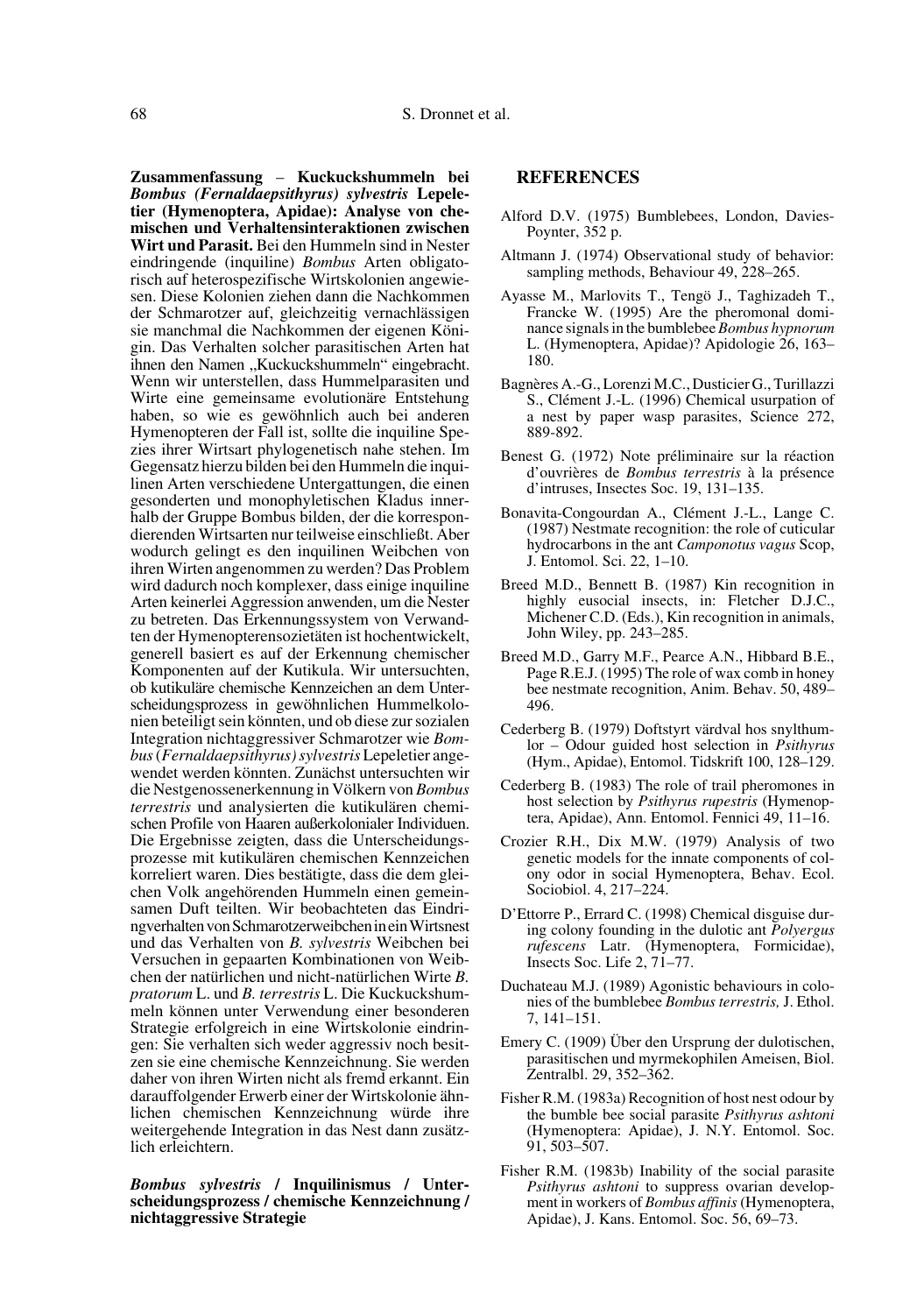- Fisher R.M. (1983c) Behavioural interactions between a social parasite *Psithyrus citrinus* (Hymenoptera: Apidae) and its bumble bees hosts, Proc. Entomol. Soc. Ont. 114, 55–60.
- Fisher R.M. (1984) Dominance by a bumble bee social parasite (*Psithyrus citrinus*) over workers of its host (*Bombus impatiens*), Anim. Behav. 32, 304– 305.
- Fisher R.M. (1985) Evolution and host specificity: dichotomous invasion success of *Psithyrus citrinus* (Hymenoptera: Apidae), a bumblebee social parasite in colonies of its two hosts, Can. J. Zool. 63, 977–981.
- Fisher R.M. (1987) Queen-worker conflict and social parasitism in bumble bees (Hymenoptera: Apidae), Anim. Behav. 35, 1026–1036.
- Fisher R.M. (1988) Observations on the behaviours of three European cuckoo bumble bee species (*Psithyrus*), Insectes Soc. 35, 341–354.
- Fisher R.M., Greenwood D.R., Shaw G.J. (1993) Host recognition and the study of a chemical basis for attraction by cuckoo bumble bees (Hymenoptera: Apidae), J. Chem. Ecol. 19, 771–786.
- Free J.B. (1958) The defence of bumblebee colonies, Behaviour 12, 233–242.
- Free J.B. (1987) Pheromones of social bees, Chapman & Hall London, University Press, Cambridge, 218 p.
- Frehn E., Schwammberger K.H. (2001) Social parasitism of *Psithyrus vestalis* in Free-foraging Colonies of *Bombus terrestris* (Hymenoptera: Apidae), Entomol. Gen. 25, 103–105.
- Heinrich B. (1974) Pheromone-induced brooding behavior in *Bombus vosnesenskii* and *B. edwardsii* (Hymenoptera: Bombidae), J. Kans. Entomol. Soc. 47, 396–404.
- Howard R.W., Akre R.D., Garnett W.B. (1990) Chemical mimicry in an obligate predator of carpenter ants (Hymenoptera: Formicidae), Ann. Entomol. Soc. Am. 83, 607–616.
- Jeral J.M., Breed M.D., Hibbard B.E. (1997) Thief ants have reduced quantities of cuticular compounds in a ponerine ant, *Ectatomma ruidum*, Physiol. Entomol. 22, 207–211.
- Kistner D.H. (1979) Social and evolutionary significance of social insect symbionts, in: Hermann H.R. (Ed.), Social Insects, Vol. 1, London, Academic Press, pp. 339–413.
- Küpper G., Schwammberger K.H. (1995) Social parasitism in bumble bees (Hymenoptera, Apidae): observations of *Psithyrus sylvestris* in *Bombus pratorum* nests, Apidologie 26, 245–254.
- Lahav S., Soroker V., Hefetz A. (1999) Direct behavioral evidence for hydrocarbons as ant recognition discriminators, Naturwissenschaften 86, 246–249.
- Lenoir A., Fresneau D., Errard C., Hefetz A. (1999) The individuality and the colonial identity in ants: the emergence of the social representation concept, in: Detrain C., Deneubourg J.L., Pasteels J. (Eds.), Information processing in social insects, Basel, Birkhäuser, pp. 219–237.
- Lenoir A., D'Ettorre P., Errard C., Hefetz A. (2001) Chemical ecology and social parasitism in ants, Annu. Rev. Entomol. 46, 573–599.
- Löken A. (1984) Scandinavian species of the subgenus *Psithyrus* Lepeletier (Hymenoptera: Apidae), Entomol. Scand., Suppl. 23, 1–45.
- Lowe R.M., Ward S.A., Crozier R.H. (2002) The evolution of parasites from their hosts: intra- and interspecific parasitism and Emery's rule, Proc. R. Soc. Lond. B 269, 1301–1305.
- Michener C.D. (2000) The Bees of the World, The Johns Hopkins University Press, Baltimore and London, 913 p.
- Nowbahari E., Lenoir A., Clément J.-L., Lange C., Bagnères A.-G., Joulie C. (1990) Individual, geographical and experimental variation of cuticular hydrocarbons of the ant *Cataglyphis cursor* (Hymenoptera: Formicidae): their use in nest and subspecies recognition, Biochem. Syst. Ecol. 18, 63–73.
- Oldham N.J., Billen J., Morgan E.D. (1994) On the similarity of the Dufour gland secretion and the cuticular hydrocarbons of some bumblebees, Physiol. Entomol. 19, 115–123.
- Pedersen B.V. (1996) A phylogenetic analysis of Cuckoo Bumblebees (*Psithyrus*, Lepeletier) and Bumblebees (*Bombus*, Latreille) inferred from sequences of the mitochondrial gene cytochrome oxydase 1, Mol. Phylogenet. Evol. 5, 289–297.
- Rasmont P., Ebmer P.A., Banaszak J., van der Zanden G. (1995) Hymenoptera Apoidea Gallica. Liste taxonomique des abeilles de France, de Belgique, de Suisse et du Grand-Duché de Luxembourg, Bull. Soc. Entomol. Fr. 100, 1–98.
- Schmid-Hempel P. (1998) Parasites in Social Insects, Princeton Univ. Press., 409 p.
- Schwarz M., Gusenleitner F., Westrich P., Dathe H.H. (1996) Katalog der Bienen Österreichs, Deutschlands und der Schweiz (Hymenoptera, Apidae), Entomofauna (Ansfelden), Suppl. 8, 1–398.
- Siegel S., Castellan N.J. (1956) Nonpararametric statistics for the behavioral sciences, Mc Graw-Hill Int. (Ed.), 399 p.
- Singer T.L. (1998) Roles of hydrocarbons in the recognition systems of insects, Am. Zool. 38, 394– 405.
- Soroker V., Vienne C., Hefetz A., Nowbahari E. (1994) The postpharyngeal gland as a "gestalt" organ for nestmate recognition in the ant *Cataglyphis niger*, Naturwissenschaften 81, 510–513.
- Van der Meer K.R., Morel L. (1998) Nestmate recognition in ants, in: Van der Meer R.K., Breed M.D., Winston M., Espelie C. (Eds.), Pheromone communication in social insects: ants, wasps, bees and termites, Westview Press, Boulder, CO, pp. 79– 103.
- Van Honk C., Röseler P.-F., Velthuis H., Malotaux M. (1981) The conquest of a *Bombus terrestris* colony by a *Psithyrus vestalis* female, Apidologie 12, 57–68.